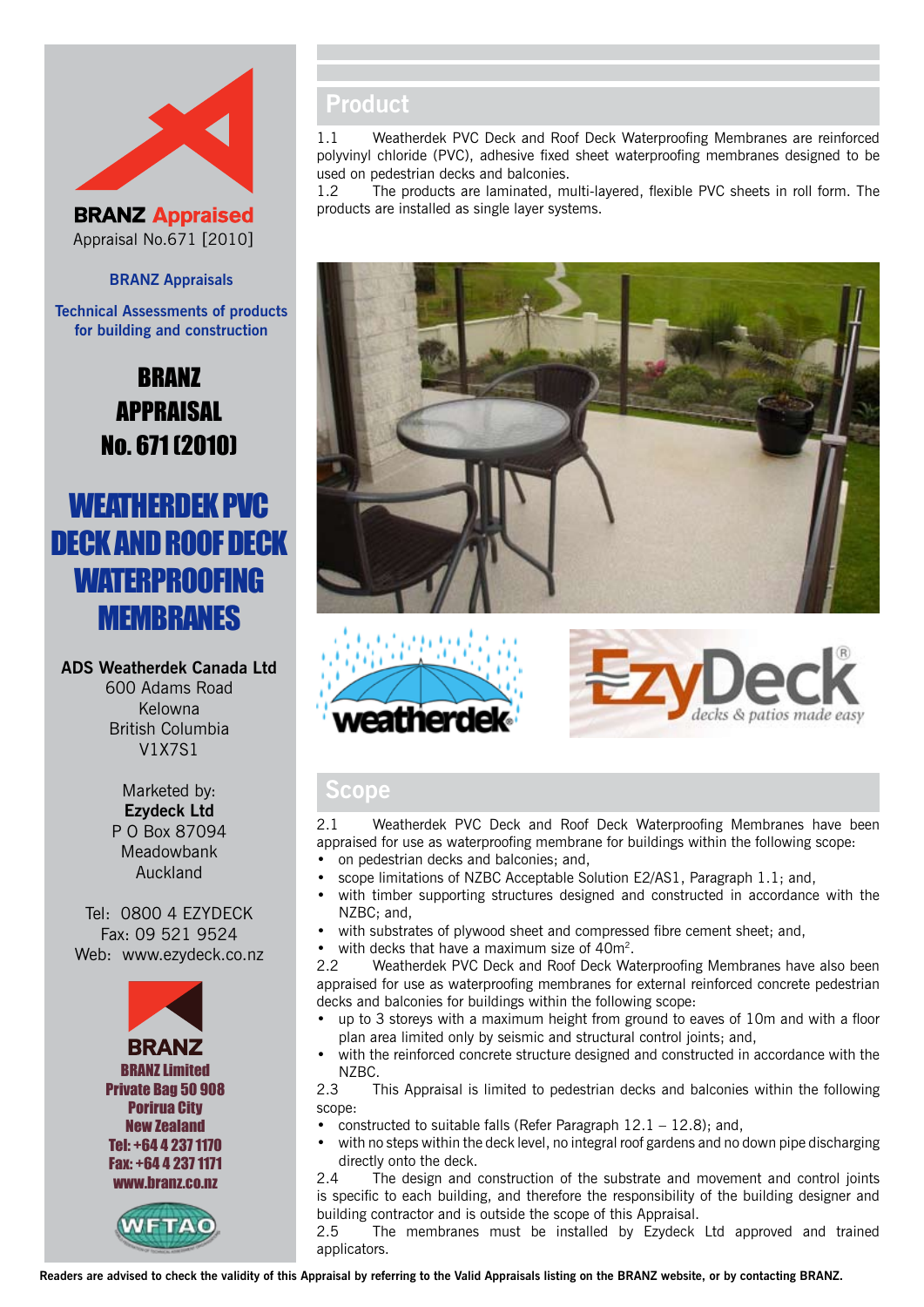# **Building Regulations**

### **New Zealand Building Code (NZBC)**

**3.1 In the opinion of BRANZ, Weatherdek PVC Deck and Roof Deck Waterproofing Membranes, if designed, used, installed and maintained in accordance with the statements and conditions of this Appraisal, will meet the following provisions of the NZBC:**

**Clause B2 DURABILITY:** Performance B2.3.1 (b) 15 years. Weatherdek PVC Deck and Roof Deck Waterproofing Membranes meet this requirement. See Paragraph 9.1.

**Clause E2 EXTERNAL MOISTURE:** Performance E2.3.1 and E2.3.2. Decks and balconies incorporating Weatherdek PVC Deck and Roof Deck Waterproofing Membranes meet these requirements. See Paragraphs 12.1 – 12.9.

**Clause F2 HAZARDOUS BUILDING MATERIALS:** Performance F2.3.1 Weatherdek PVC Deck and Roof Deck Waterproofing Membranes meet this requirement and will not present a health hazard to people.

3.2 This is an Appraisal of an Alternative Solution in terms of New Zealand Building Code compliance.

## **Technical Specification**

4.1 Materials supplied by ADS Weatherdek Canada Ltd/ Ezydeck Ltd are as follows:

#### **Classic Plus**

• PVC vinyl waterproofing sheet membrane with Messina grain embossing and non woven polyester backing available in various colours. It is supplied as a 1.5 mm thick x 1.8 m wide rolls, 18 m long.

#### **Designer Plus**

• PVC vinyl waterproofing sheet membrane with Messina grain embossing and a woven polyester backing available in various colours. It is supplied as 1.5 mm thick x 1.35 m wide rolls, 22.5 m long.

#### **Marble Tile Plus**

• PVC vinyl waterproofing sheet membrane with Messina grain embossing and non woven polyester backing available in various colours. It is supplied as 1.5 mm thick x 1.8 m wide rolls, 18 m long.

#### **Bostik 1181**

a solvent neoprene rubber-based contact adhesive. It has an extended tack time, excellent heat resistance and is nonstaining. It is used to bond the Weatherdek to all substrates. It is amber or blue coloured liquid and supplied in 1, 4 and 20 litre containers.

#### **Aluminium L-Trim-Large**

an aluminium L shaped trim, 38 mm high and 3 m long. It is polyester powder coated in colours sandalwood, almond, steel, clay, white and green.

#### **Aluminium L-Trim-Small**

as above but only 19 mm high.

#### **Tremco 440 Tape™**

a 100% solid, polyisobutylene-cross linked butyl tape used under the wall and edge fasteners prior to them being screwed on as extra water protection. It is supplied as a 1.6 mm thick x 13 mm wide roll, 15 m long.

#### **Vinyl/Membrane Finish Floor Wastes**

3 part system comprising of a PVC base flange designed to receive vinyl floor materials and membranes, a clamp ring and grate. The flange size options fit into PVC discharge pipe nominal sizes of 50 mm, 80 mm and 100 mm. The grate and ring clamp options are round chrome on brass, polished brass, stainless steel or white ABS plastic.

# **Handling and Storage**<br>5.1 Handling and stora

5.1 Handling and storage of all materials whether on or off site is under the control of the Ezydeck Ltd approved and trained applicators. Dry storage must be provided for all products.

# **Technical Literature**

6.1 Refer to the Appraisals listing on the BRANZ website for details of the current Technical Literature for the Weatherdek PVC Deck and Roof Deck Waterproofing Membranes. The Technical Literature must be read in conjunction with this Appraisal. All aspects of design, use, installation and maintenance contained in the Technical Literature and within the scope of this Appraisal must be followed.

## **Design Information**

### **General**

7.1 Weatherdek PVC Deck and Roof Deck Waterproofing Membranes are for use on pedestrian decks and balconies where an impervious waterproof membrane is required to prevent damage to building elements and adjoining areas.

7.2 The effective control of internal moisture must be considered at the design stage due to the impermeability of the membrane. Refer to BRANZ publication "Good Practice Guide - Membrane Roofing".

7.3 Timber framing systems must comply with NZS 3604, or where specific engineering design is used, the framing shall be of at least equivalent stiffness to the framing provisions of NZS 3604, or comply with the serviceability criteria of AS/NZS 1170. In all cases framing must be provided so that the maximum span of the substrate as specified by the substrate manufacturer is met and that all sheet edges are fully supported.

7.4 The fully adhered membranes are suitable for use on decks and balconies of buildings within all NZS 3604 Building Wind Zones up to and including 'Very High'.

7.5 The membranes are designed for use on trafficable decks and balcony areas; however, contact with sharp objects that may damage the membrane surface should be avoided.

7.6 The membranes have a coefficient of friction  $(\mu)$  of less than 0.4, therefore they don't meet the requirements of NZBC Verification Method D1/VM1 for use in areas which are access routes and accessible routes as defined by NZBC Clause D1.

#### **Substrates**

#### **Plywood**

8.1 Plywood must be treated to H3.2 (CCA treated). **LOSP treated plywood must not be used.** Plywood must comply with NZBC Acceptable Solution E2/AS1 Paragraph 8.5.3 and 8.5.5. Where specific design is used (i.e. outside the scope of E2/AS1) the plywood thickness and fixing size may increase and centres may decrease to meet specific wind loadings.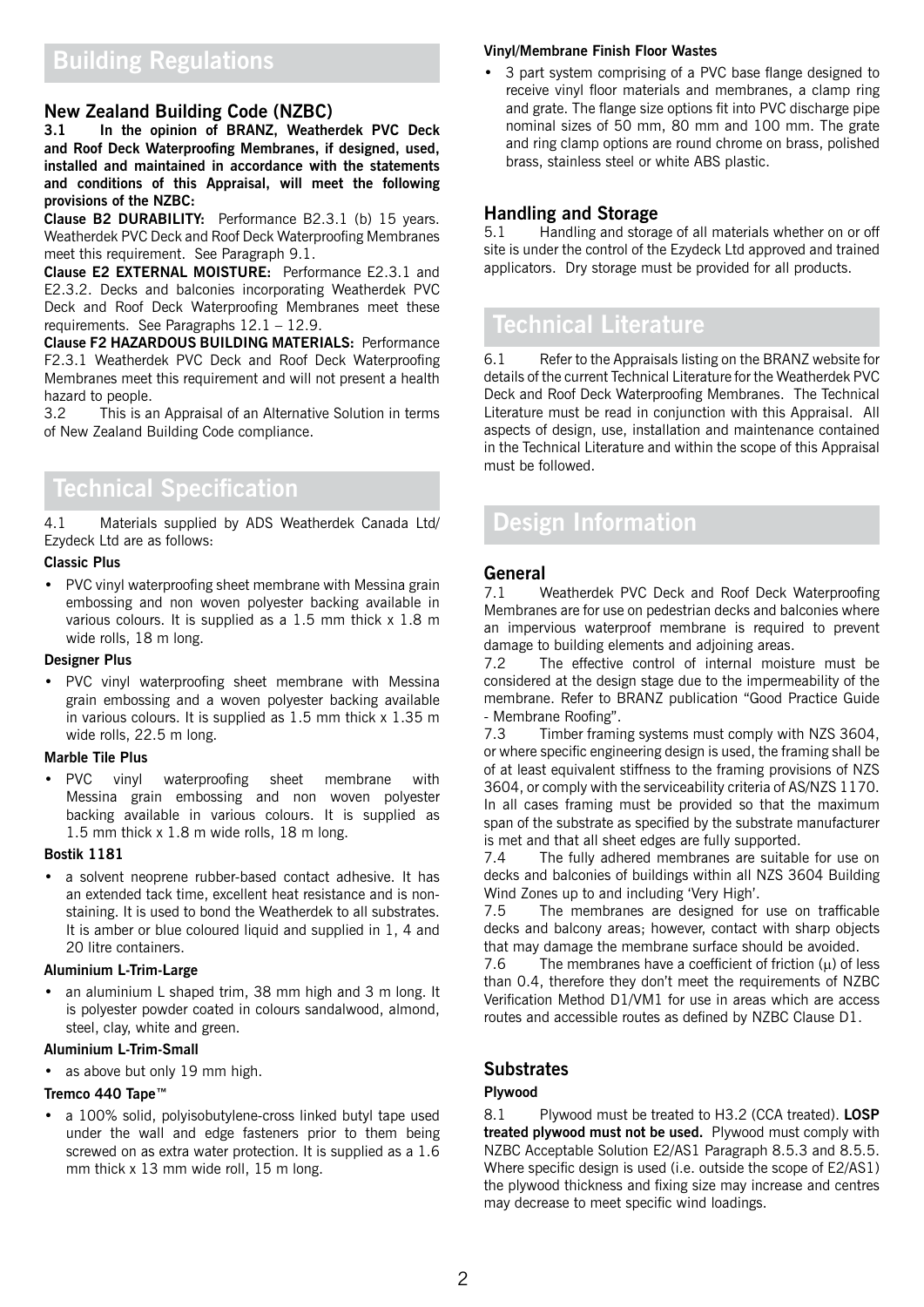#### **Fibre Cement Compressed Sheet**

8.2 Fibre cement compressed sheet must be manufactured to comply with the requirements of AS 2908.2 and must be specified by the manufacturer as being suitable for use as an external deck substrate. The fibre cement sheet must be of a thickness to meet specific structural design requirements and must be secured to the structure to resist wind uplift and all other forces acting on the deck or balcony, such as deflection from gravity and live loads.

#### **Concrete**

8.3 Concrete substrates must be to a specific engineering design meeting the requirements of the NZBC, such as concrete construction to NZS 3101.

### **Durability**

#### **Serviceable Life**

9.1 Weatherdek PVC Deck and Roof Deck Waterproofing Membranes when subjected to normal conditions of environment and use are expected to have a serviceable life of at least 15 years.

#### **Maintenance**

10.1 No maintenance of the membranes is normally required provided significant substrate movement does not occur.

10.2 In the event of damage to the membrane, the membrane must be repaired by removing the damaged portion and applying a patch as for new work.<br>10.3 Drainage outlet

Drainage outlets must be maintained to operate effectively.

#### **Outbreak of Fire**

11.1 The membranes must be protected from heat sources such as flues and chimneys in accordance with the requirements of NZBC Acceptable Solution C/AS1 Part 9 for the protection of combustible materials.

# **External Moisture**<br>12.1 **Pedestrian de**

Pedestrian decks and balconies must be designed and constructed to shed precipitated moisture. They must also take account of snowfalls in snow prone areas. A means of meeting code compliance with NZBC Clause E2.3.1 is given by the Technical Literature which is aligned with details in NZBC Acceptable Solution E2/AS1.

12.2 When installed in accordance with this Appraisal and the Technical Literature, Weatherdek PVC Deck and Roof Deck Waterproofing Membranes will prevent the penetration of water and will therefore meet code compliance with Clause E2.3.2. The membranes are impervious to water and will give a weathertight deck or balcony.

12.3 Weatherdek PVC Deck and Roof Deck Waterproofing Membranes are impermeable; therefore a means of dissipating construction moisture must be provided in the building design and construction to meet code compliance with Clause E2.3.6.

12.4 The minimum fall to decks, balconies and gutters is 1 in 60. All falls must slope to an outlet. Inadequate falls will allow moisture to collect and increase the risk of deterioration of the membrane.

12.5 Allowance for deflection and settlement of the substrate must be made in the design of the deck or balcony to ensure falls are maintained and no ponding of water can occur.

12.6 Drainage flanges must be used for any outlet and must be fitted with a grate or cage to reduce potential sources of blockages. An overflow must be provided where the deck or balcony does not drain to an external gutter or spouting.

12.7 Penetrations and upstands of the membranes must be raised above the level of any possible flooding caused by blockage of deck and balcony drainage.

12.8 The design of details not covered by the Technical Literature is subject to specific weathertightness design and is outside the scope of this Appraisal.

## **Installation Information**

#### **Installation Skill Level Requirement**

13.1 Installation of the membranes must be completed by approved and trained applicators, approved by Ezydeck Ltd. 13.2 Installation of substrates must be completed by tradespersons with an understanding of roof, deck and balcony construction, in accordance with instructions given within the ADS Weatherdek Canada Ltd Technical Literature and this Appraisal.

#### **Preparation of Substrates**

14.1 Substrates must be dry, clean and stable before installation commences. Surfaces must be smooth and free from nibs, sharp edges, dust, dirt or other materials such as oil, grease or concrete formwork release agents. All surface defects must be filled to achieve an even and uniform surface.

14.2 The relative humidity of the concrete must be 75% or less before membrane application. Concrete substrates can be checked for dryness by using a hygrometer, as set out in BRANZ Bulletin No. 424.

14.3 The moisture content of timber substructure must be a maximum of 20% and plywood and compressed fibre cement sheet must be dry at time of membrane application. This will generally require plywood and compressed fibre cement sheets to be covered until just before the membrane is laid, to prevent rain wetting.

### **Membrane Installation**

15.1 The membranes must be installed in accordance with the Technical Literature.

15.2 The membranes should be unrolled without tension onto the prepared substrate. On plywood substrates the seams can be stapled to temporarily hold the membrane in place. These staples are removed later when the seams are welded.

15.3 Joints must be overlapped a minimum 20mm at ends and sides, with side overlapping in the direction of the fall. A minimum allowance of approximately 100mm of membrane is required at deck edges, and 150 mm to turn up walls or upstands.

15.4 Adhesion of the membranes to the substrate is carried out by using a contact adhesive. The contact adhesive may be used in temperatures as low as 0ºC.

15.5 Installation of the membranes is carried out by folding back half of the sheet at a time, applying the adhesive and folding back the sheet over to adhere it to the decking. Contact adhesive is applied to both the membrane and the substrate.

15.6 After all detailing work such as internal and external corners, deck edges and flashings have been completed, the joint seams can be welded using a hot air welder.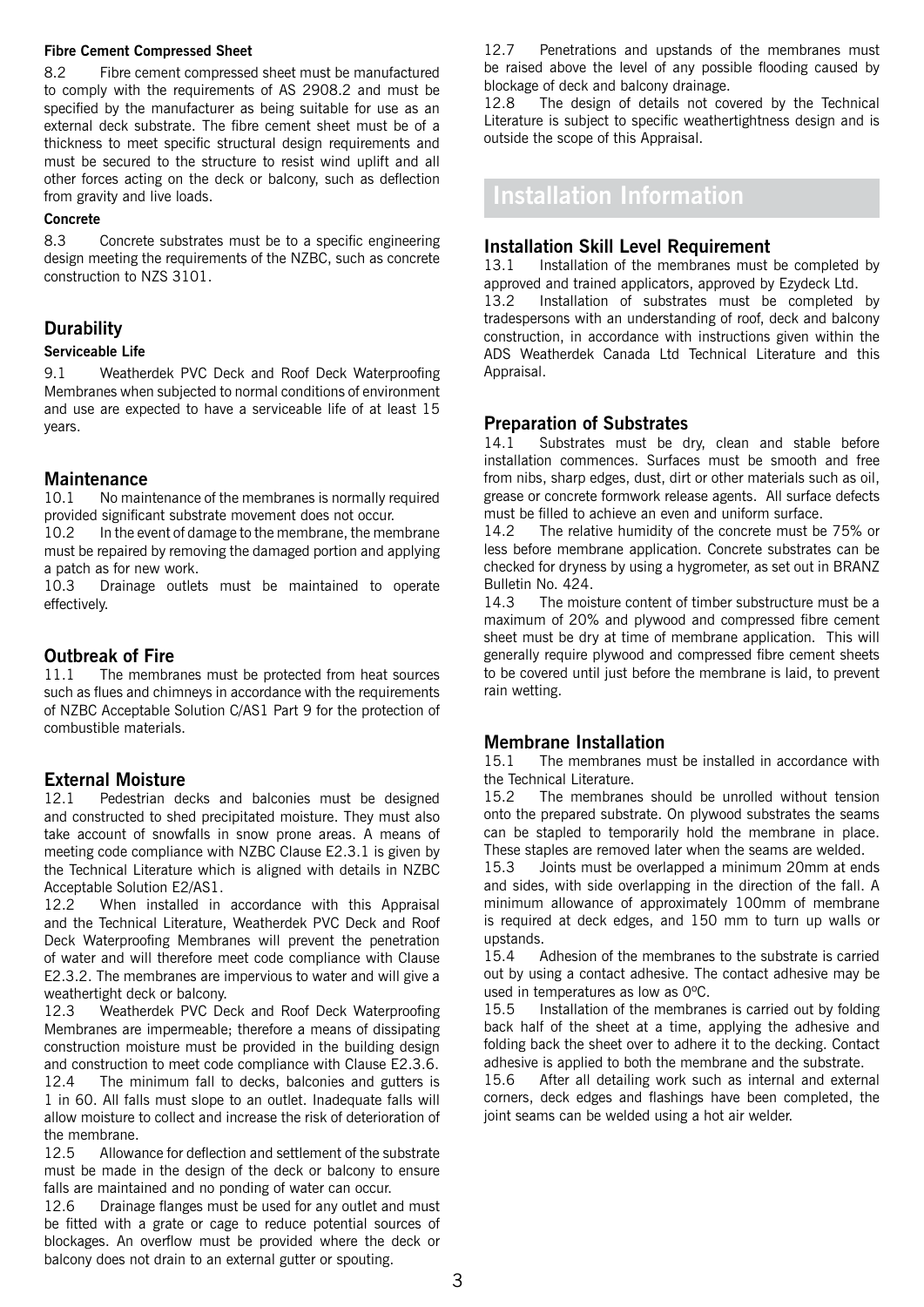### **Inspections**

16.1 Critical areas of inspection for waterproofing systems are:

- • Construction of substrates, including crack control and installation of bond breakers and movement control joints.
- • Moisture content of the substrate prior to the application of the membrane.
- • Acceptance of the substrate by the membrane installer prior to application of the membrane.
- Installation of the membrane to the manufacturer's instructions.

### **Health and Safety**

17.1 Safe use and handling procedures for the membrane systems is provided in the Technical Literature. The products must be used in conjunction with the relevant Materials Safety Data Sheet for each membrane.

# **Basis of Appraisal**

The following is a summary of the technical investigations carried out:

# **Tests**

Tests have been carried out on the membrane in Canada by Intertek ETL SEMKO for compliance with CAN/CGSB 37.54-95 Test Standard for Polyvinyl Chloride Roofing and Waterproofing Membrane.

18.2 The CAN/CGSB 37.54-95 testing covered elongation, shrinkage, low temperature flexibility, low temperature impact resistance, puncture resistance, seam strength, heat aging, aging in the presence of water, artificial weathering (5000 hours) then tensile strength, elongation and low temperature flex retention, water absorption and water vapour transmission.

18.3 BRANZ completed testing for colour and tensile/ elongation after exposure for 7000 hours in a Q-Lab QUV, adhesion testing to plywood and concrete and slip resistance.

The above test methods and results have been reviewed by BRANZ and found to be satisfactory.

#### **Other Investigations**

19.1 An assessment was made of the durability of the Weatherdek PVC Deck and Roof Deck Waterproofing Membranes by BRANZ technical experts.

19.2 Site visits have been carried out by BRANZ to assess the practicability of installation, and to examine completed installations.

19.3 The Technical Literature has been examined by BRANZ and found to be satisfactory.

#### **Quality**

20.1 The manufacture of the membranes has not been examined by BRANZ, but the manufacturer is the subject of ISO 9001:2000 Certificate.

20.2 The quality of supply of the product to the market is the responsibility of ADS Weatherdek Canada Ltd and Ezydeck Ltd. 20.3 Quality on site is the responsibility of the Ezydeck Ltd approved and trained applicators.

20.4 Designers are responsible for the substrate design, and building contractors are responsible for the quality of construction of substrate systems in accordance with the instructions of ADS Weatherdek Canada Ltd and Ezydeck Ltd and this Appraisal.

### **Sources of Information**

- AS 1884-1985 Floor coverings-Resilient sheet and tiles-Laying and maintenance practices.
- AS 2908.2-2000 Cellulose-cement products Flat sheet.
- AS/NZS 1170: 2002 Structural design actions.
- • AS/NZS 2269:1994 Plywood-Structural.
- • AS/NZS 2455.1:1995 Textile floor covering-Installation practice.
- • NZS 3101:1995 The design of concrete structures.
- • NZS 3109:1987 Specification for concrete construction.
- NZS 3604: 1999 Timber framed buildings.
- • Compliance Document for New Zealand Building Code External Moisture Clause E2, Department of Building and Housing, Third Edition July 2005.
- • New Zealand Building Code Handbook Department of Building and Housing, Third Edition May 2007.
- The Building Regulations 1992, up to, and including August 2008 Amendment.
- • Good Practice Guide Membrane Roofing, BRANZ, October 2003.